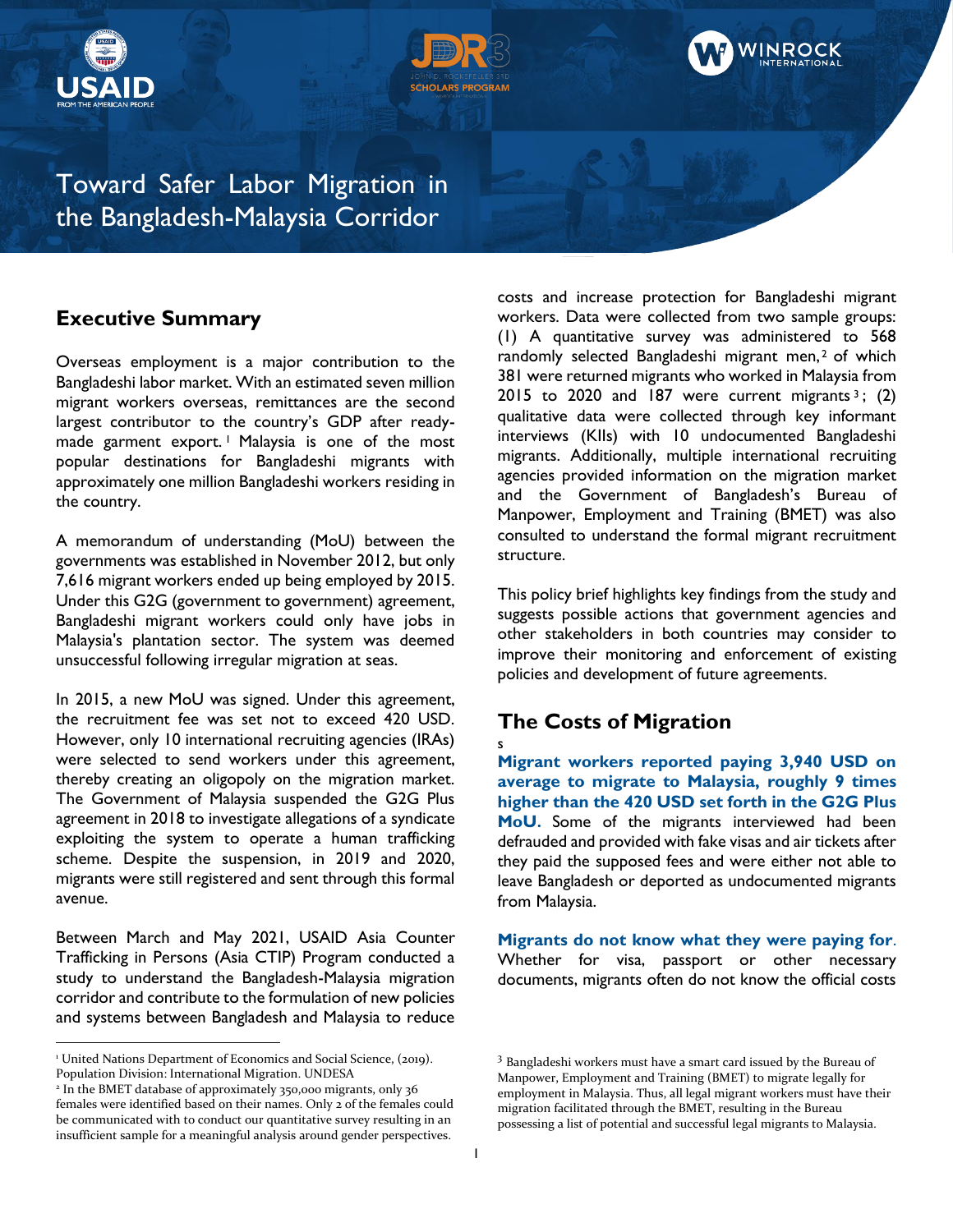for documents and rely on intermediaries who charge exorbitant fees for their services.



**Migrants incur significant non-financial costs when migrating to Malaysia.** Migrant workers finance their migration by selling their properties or taking out loans. The high cost of migration is sharply contrasted with the low pay they receive while in Malaysia, contributing to stress and decline in mental health.

### **Migrants' Recruitment Process:**

**Ten International Recruiting Agencies (IRAs) control the migration market to Malaysia.** International recruitment agencies (IRAs) that were not selected for the G2G Plus program cannot bypass the coalition of the selected IRAs, who hold an oligopoly on the migration market to send migrant workers to Malaysia,<sup>4</sup> leading to increased costs for migrants

**Ninety-six percent of all IRAs are in Dhaka**. This concentration is due to the Government of Bangladesh's

policy that imposes the non-transference of manpower licenses. These licenses are provided to each IRA under a single address, which makes it illegal for IRAs to set up branches in other districts across Bangladesh.

As such, both G2G and non-G2G IRAs rely on free agents and dalals respectively to extend their geographical reach to find prospective migrants. Despite being illegal, these migration intermediaries still operate in the migration market.

**Seventy-nine percent of migrants obtain information on migration through free agents <sup>5</sup> and dalals.<sup>6</sup>** Other sources are IRAs and BMET, including Technical Training Centers (TTCs) and District Employment and Manpower Offices (DEMOs). However, these constitute a small portion of migrants' information source. Information from dalals and free agents are found to be unreliable and are associated with increased costs.

**More than 50 percent of migrants were not offered an employment contract before migration**. Further, of those who received a contract, 18 percent did not understand it – A violation of the Bangladesh's Overseas Employment and Migrants Act of 2013 that states the IRAs' responsibility to convey the employment contract details to migrant workers in a manner that they can understand.

### **Visas, Work Permits and Passports**

**Over 72 percent of all current migrants reported that their passports were with their employer** and they do not have access to it.

**More than 54 percent of current migrants interviewed reported not currently holding any visa**, effectively being in undocumented status. Roughly 30 percent reported holding work visas and 1.6 percent reported holding non-work visas. 2 percent reported not knowing their visa status and 8 percent did not know their visa category. When asked about why they do not renew their work permit and visas or try to get the correct category of visas, almost all reported fear of deportation and high prices.

<sup>4</sup> Multiple IRAs provided information for the study and one in-depth interview was held with an IRA to understand the migrant recruitment process in Bangladesh.

<sup>5</sup> Free agents are migration intermediaries who scout and persuade people to migrate to other countries. In Bangladesh, the term is used interchangeably with dalals. However, we use the term free agents in this study to signify migration intermediaries who represent the G2G IRAs only.

<sup>&</sup>lt;sup>6</sup> In contrast to free agents and for the purposes of this study, dalals are migration intermediaries that recruit prospective migrants for non G2G Plus IRAs. The distinction between free agents and dalals in this study is important because being recruited by a dalal means that the migrant will have an additional middleman, the non-G2G IRA, who will forward the migrant to the G2G IRA, thereby increasing cost.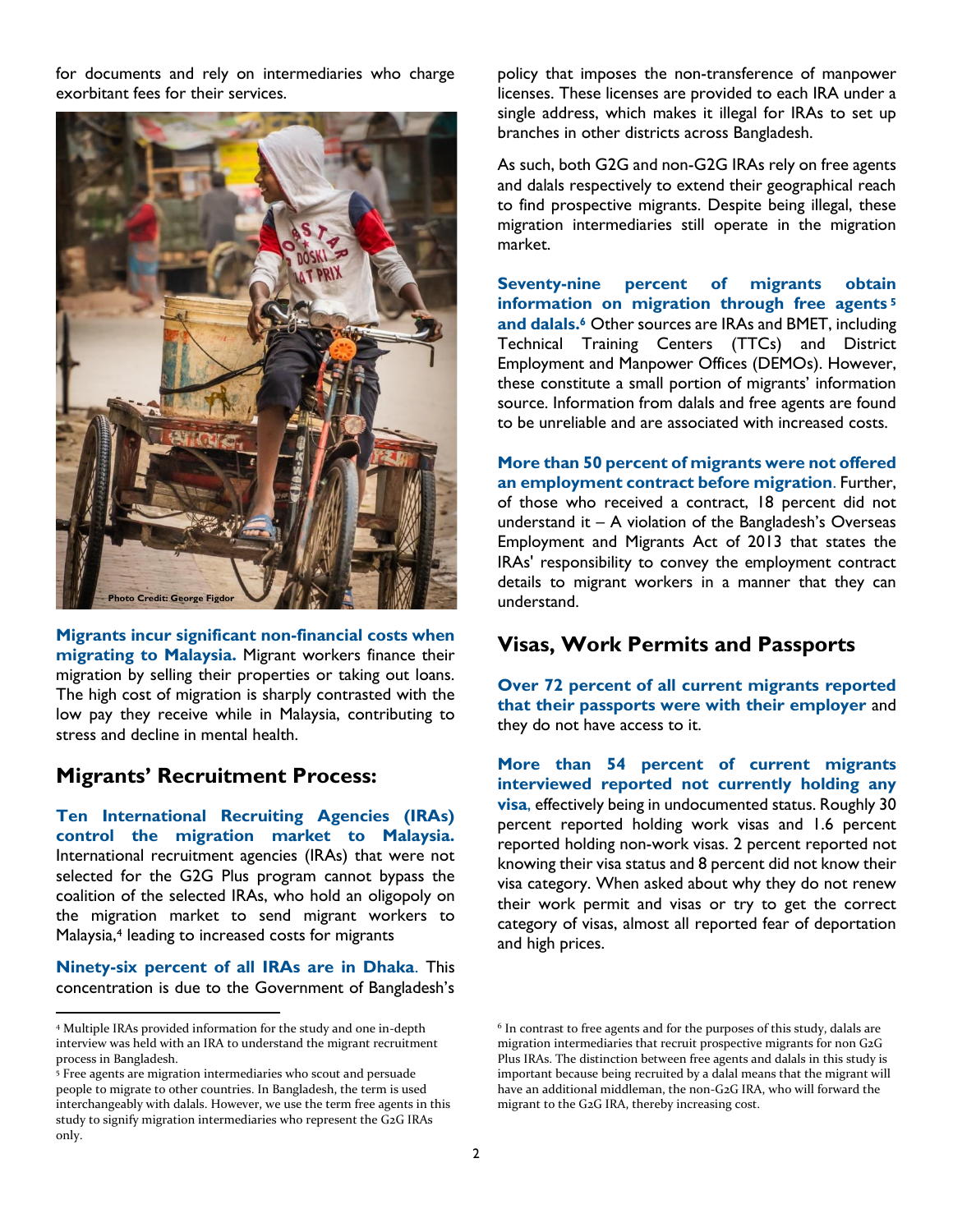#### **Migrants Labor Conditions in Malaysia**

**The average earnings per month reported is approximately 21,790 BDT (259 USD) across sectors.** Given the average migration cost of 3940 USD, it would take 15 months of full pay for migrants to repay their cost. Migrants reported spending roughly 40 percent of their income on accommodation, transportation, food, and other necessary living expenses. As such, it would take migrants an average of 21-22 months to repay the cost of their migration alone.

**Migrants work longer than 10 hours per day on average and one third of current migrant workers reported not having paid or sick leaves. More than 40 percent reported facing difficulties with accessing healthcare**.

**Forty-Seven percent of current migrant workers report having their accommodation arranged by employers, roughly 20 percent report seeking accommodation themselves, increasing cost.** Per Malaysia's Workers' Minimum Standards of Housing and Amenities Act of 1966 (amended in 1990 and 2019), employers are responsible for arranging accommodation for migrant workers.

**Twenty-nine percent of current migrants reported facing discrimination**. Of the 29 percent of respondents who reported facing discrimination, almost 50 percent reported facing them at the workplace.

**Around 85 percent report sending remittances, among whom 60 percent use banking channels to send money home. However, more than 16 percent reported using** *hundis* **(independent agents** <sup>7</sup> **).** Migrants rely on hundis when identifying documents such as passports are withheld by employers, which restrict migrant workers' ability to access banking services.

#### **Recommendations<sup>8</sup>**

#### **For Bangladesh**

**1. Create a central online employment portal for Bangladeshis seeking employment abroad and for employers to select candidates directly.** The portal should include

prospective migrants from the existing Bureau of Manpower, Employment and Training (BMET) database and updated to include women job seekers. Recruiting agencies can assist migrants in creating profiles and management of their accounts. Simultaneously, this employment portal should serve as an online information hub for migrants, where they can check the status of their application and find information on how to obtain needed documents. By having employeremployee relationship facilitated through the portal, migrants will be protected from receiving false documents and contracts, as all relevant documents will have their source automatically recorded in BMET database. Government of Malaysia (GoM) should be given access to information of migrants who have formally started an application to work in Malaysia. Once in Malaysia, the portal can serve as a database of migrant workers and allow relevant authorities to monitor and enforce labor regulations and workplace safety. Migrants in Malaysia can also obtain necessary information, such as finance, healthcare, and immigration regulations through this portal as well. The system should also allow for reporting of grievance, abuse, and misuse, where each user will have an ability to file a complaint that maybe investigated by BMET as necessary. The complaint system will allow BMET to remove unscrupulous actors more effectively from the migration market.

**2. Increase reach of recruiting agencies, BMET, and its subagencies to disseminate accurate information on migration.**  Government of Bangladesh (GoB) should expand existing public service infrastructure to include providing information on labor migration. In each union digital center, where migrant registration is already a routine task, returned migrants from the community should be empowered with information and allowed to provide accurate information to interested people. Similarly, District Employment and Manpower Offices and Expat Welfare Desks (under the supervision of the Ministry of Public Administration) at the

<sup>7</sup> Independent agents, known as hundi, are part of an informal finance system. When a migrant transfers money via a hundi in Malaysia, the hundi transfers the money to their counterpart in Bangladesh, where the migrant's family can collect the transferred fund with a password that the migrant would send to them separately.

<sup>8</sup> On December 19, 2021, the governments of Bangladesh and Malaysia had signed a new memorandum of understanding on the recruitment of Bangladeshi workers. This MoU is currently not publicly available. As such, our recommendations cannot take into consideration the content of the new MoU